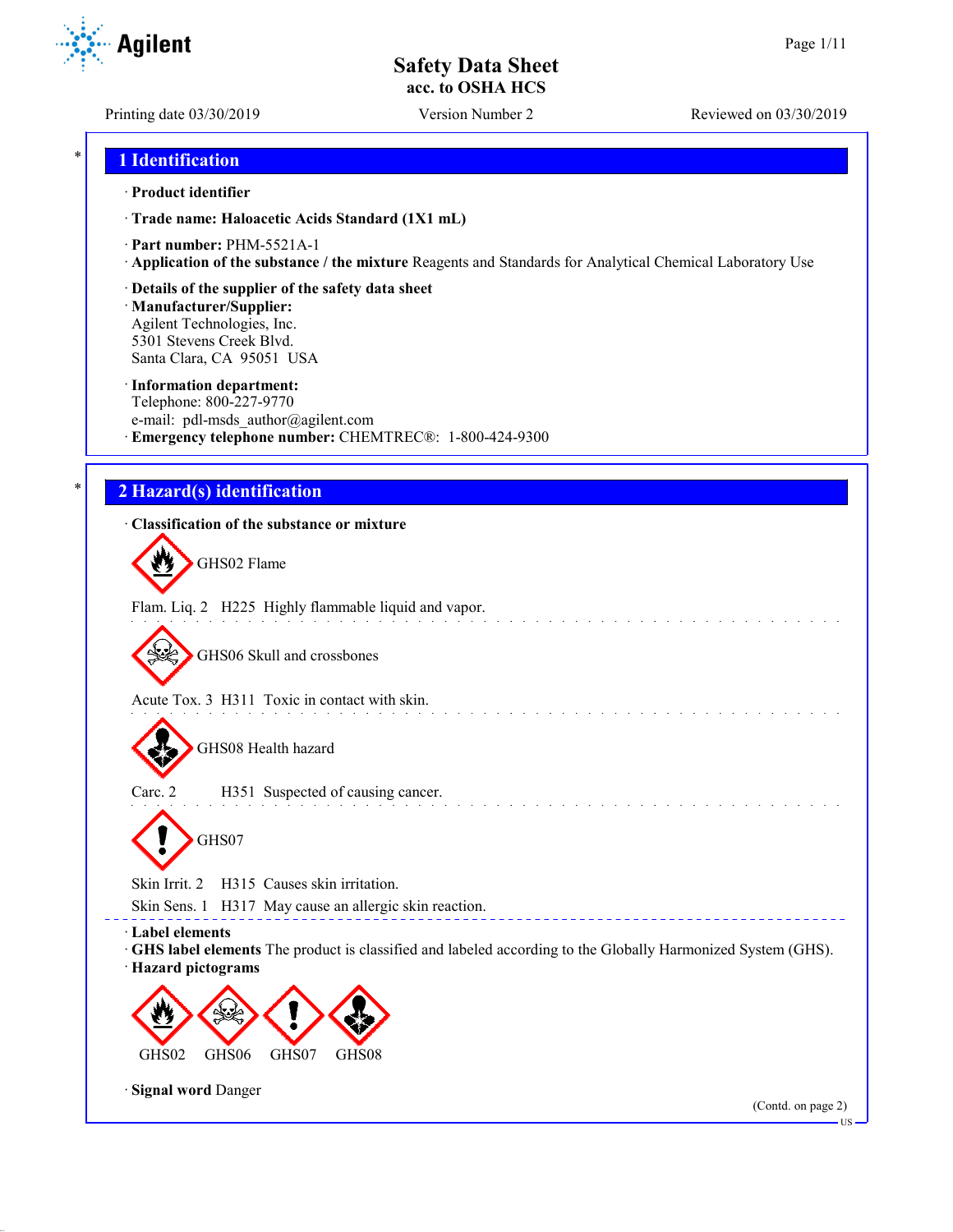Printing date 03/30/2019 Version Number 2 Reviewed on 03/30/2019

**Trade name: Haloacetic Acids Standard (1X1 mL)**

(Contd. of page 1)

(Contd. on page 3)

US

· **Hazard-determining components of labeling:** tert-butyl methyl ether chloroacetic acid dichloroacetic acid bromoacetic acid · **Hazard statements** Highly flammable liquid and vapor. Toxic in contact with skin. Causes skin irritation. May cause an allergic skin reaction. Suspected of causing cancer. · **Precautionary statements** Obtain special instructions before use. Do not handle until all safety precautions have been read and understood. Keep away from heat/sparks/open flames/hot surfaces. - No smoking. Keep container tightly closed. Ground/bond container and receiving equipment. Use explosion-proof electrical/ventilating/lighting/equipment. Use only non-sparking tools. Take precautionary measures against static discharge. Avoid breathing dust/fume/gas/mist/vapors/spray Wash thoroughly after handling. Contaminated work clothing must not be allowed out of the workplace. Wear protective gloves/protective clothing/eye protection/face protection. If on skin (or hair): Take off immediately all contaminated clothing. Rinse skin with water/shower. IF exposed or concerned: Get medical advice/attention. Call a poison center/doctor if you feel unwell. Specific treatment (see on this label). Take off immediately all contaminated clothing and wash it before reuse. If skin irritation or rash occurs: Get medical advice/attention. In case of fire: Use for extinction: CO2, powder or water spray. Store in a well-ventilated place. Keep cool. Store locked up. Dispose of contents/container in accordance with local/regional/national/international regulations. · **Classification system:** · **NFPA ratings (scale 0 - 4)** 2 3  $\overline{0}$  $Health = 2$ Fire  $=$  3 Reactivity  $= 0$ · **HMIS-ratings (scale 0 - 4) HEALTH**  FIRE REACTIVITY  $\boxed{0}$  Reactivity = 0  $\overline{2}$  $3$  Fire = 3  $Health = 2$ · **Other hazards** · **Results of PBT and vPvB assessment** · **PBT:** Not applicable.

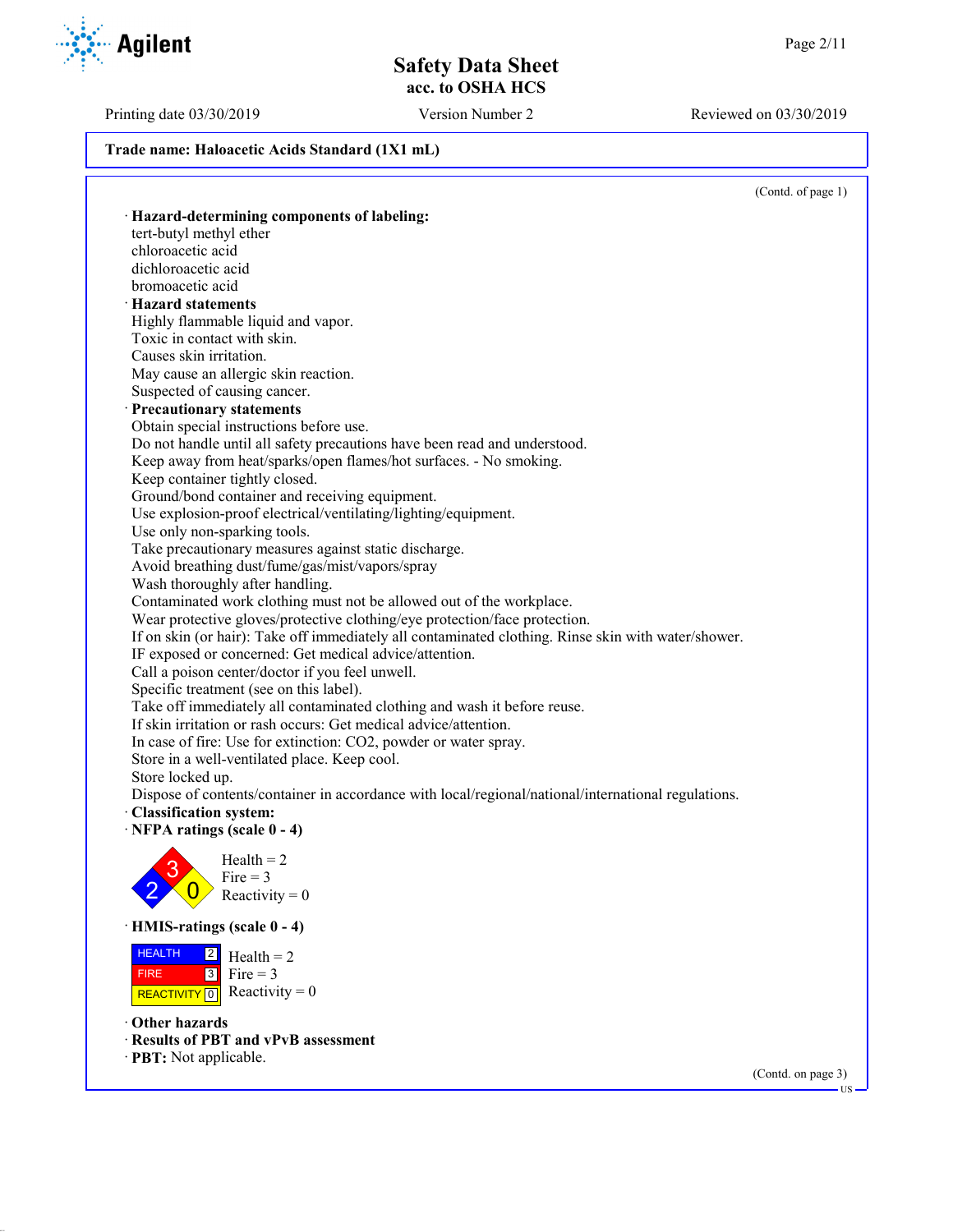Printing date 03/30/2019 Version Number 2 Reviewed on 03/30/2019

**Trade name: Haloacetic Acids Standard (1X1 mL)**

(Contd. of page 2)

· **vPvB:** Not applicable.

### \* **3 Composition/information on ingredients**

· **Chemical characterization: Mixtures**

· **Description:** Mixture of the substances listed below with nonhazardous additions.

| · Dangerous components: |                                           |            |  |  |
|-------------------------|-------------------------------------------|------------|--|--|
|                         | 1634-04-4 tert-butyl methyl ether         | 98.108%    |  |  |
|                         | 79-43-6 dichloroacetic acid               | 0.405%     |  |  |
|                         | 5589-96-8 bromochloroacetic acid          | $0.2703\%$ |  |  |
|                         | 79-08-3 bromoacetic acid                  | $0.2703\%$ |  |  |
|                         | $\overline{76-03-9}$ trichloroacetic acid | 0.135%     |  |  |
|                         | 631-64-1 dibromoacetic acid               | 0.135%     |  |  |

### \* **4 First-aid measures**

#### · **Description of first aid measures**

· **General information:**

Immediately remove any clothing soiled by the product.

In case of irregular breathing or respiratory arrest provide artificial respiration.

· **After inhalation:**

Supply fresh air and to be sure call for a doctor.

In case of unconsciousness place patient stably in side position for transportation.

- · **After skin contact:** Immediately wash with water and soap and rinse thoroughly.
- · **After eye contact:** Rinse opened eye for several minutes under running water. Then consult a doctor.
- · **After swallowing:** If symptoms persist consult doctor.
- · **Information for doctor:**

· **Most important symptoms and effects, both acute and delayed** No further relevant information available.

· **Indication of any immediate medical attention and special treatment needed**

No further relevant information available.

## **5 Fire-fighting measures**

- · **Extinguishing media**
- · **Suitable extinguishing agents:**
- CO2, extinguishing powder or water spray. Fight larger fires with water spray or alcohol resistant foam.
- · **For safety reasons unsuitable extinguishing agents:** Water with full jet
- · **Special hazards arising from the substance or mixture** No further relevant information available.
- · **Advice for firefighters**
- · **Protective equipment:** No special measures required.

### **6 Accidental release measures**

- · **Personal precautions, protective equipment and emergency procedures** Wear protective equipment. Keep unprotected persons away.
- · **Environmental precautions:** Do not allow to enter sewers/ surface or ground water.

(Contd. on page 4)

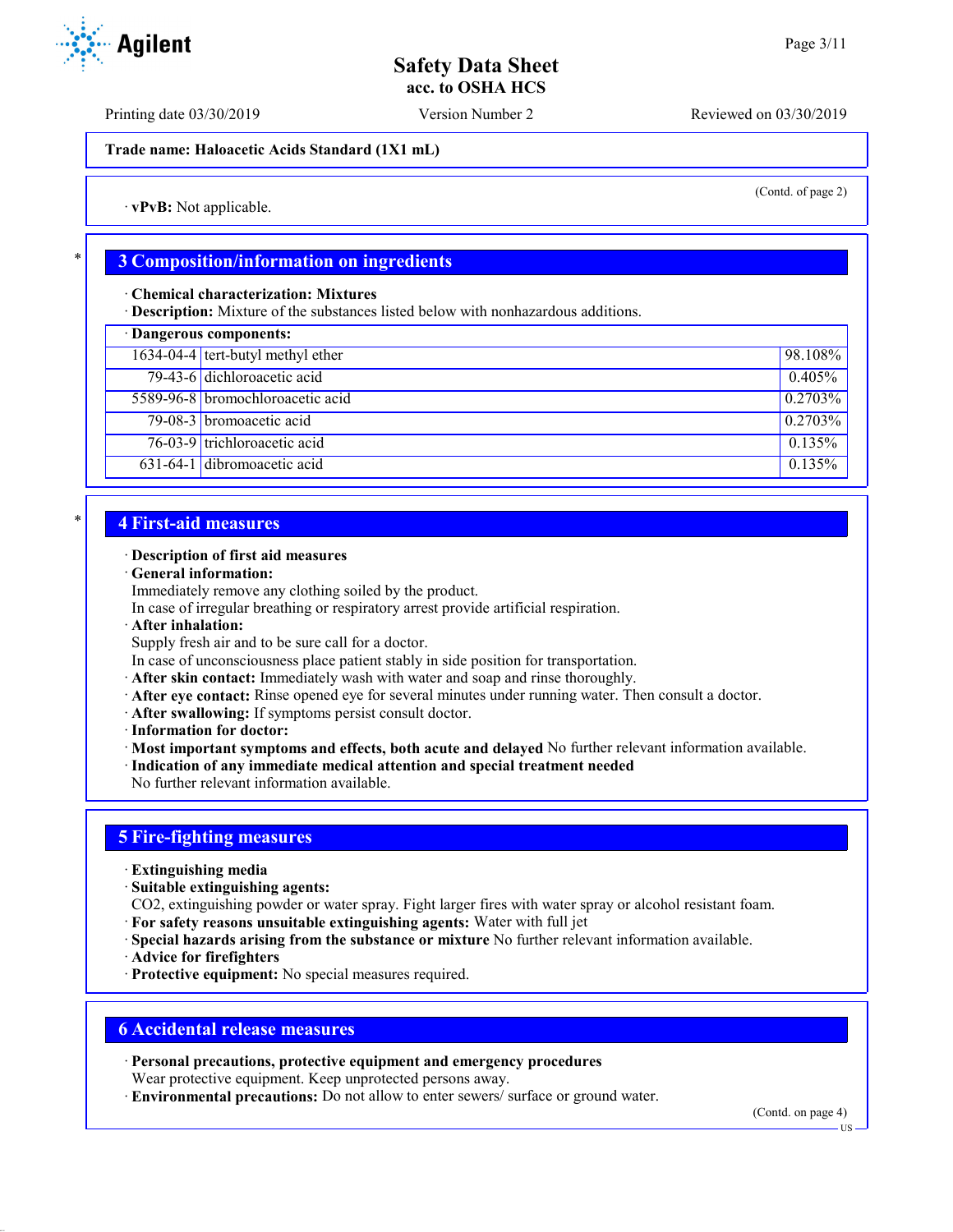Printing date 03/30/2019 Version Number 2 Reviewed on 03/30/2019

### **Trade name: Haloacetic Acids Standard (1X1 mL)**

|                      | · Methods and material for containment and cleaning up:<br>Absorb with liquid-binding material (sand, diatomite, acid binders, universal binders, sawdust).<br>Dispose contaminated material as waste according to item 13.<br>Ensure adequate ventilation.<br>· Reference to other sections<br>See Section 7 for information on safe handling.<br>See Section 8 for information on personal protection equipment.<br>See Section 13 for disposal information.<br>· Protective Action Criteria for Chemicals | (Contd. of page 3)        |
|----------------------|--------------------------------------------------------------------------------------------------------------------------------------------------------------------------------------------------------------------------------------------------------------------------------------------------------------------------------------------------------------------------------------------------------------------------------------------------------------------------------------------------------------|---------------------------|
| $\cdot$ PAC-1:       |                                                                                                                                                                                                                                                                                                                                                                                                                                                                                                              |                           |
|                      | $1634-04-4$ tert-butyl methyl ether                                                                                                                                                                                                                                                                                                                                                                                                                                                                          | $50$ ppm                  |
|                      | 79-11-8 chloroacetic acid                                                                                                                                                                                                                                                                                                                                                                                                                                                                                    | $1.5$ ppm                 |
|                      | 79-43-6 dichloroacetic acid                                                                                                                                                                                                                                                                                                                                                                                                                                                                                  | $1.5$ ppm                 |
|                      | 79-08-3 bromoacetic acid                                                                                                                                                                                                                                                                                                                                                                                                                                                                                     | $0.023$ mg/m <sup>3</sup> |
|                      | 76-03-9 trichloroacetic acid                                                                                                                                                                                                                                                                                                                                                                                                                                                                                 | $1.5$ ppm                 |
| $\overline{PAC-2}$ : |                                                                                                                                                                                                                                                                                                                                                                                                                                                                                                              |                           |
|                      | 1634-04-4 tert-butyl methyl ether                                                                                                                                                                                                                                                                                                                                                                                                                                                                            | 570 ppm                   |
|                      | 79-11-8 chloroacetic acid                                                                                                                                                                                                                                                                                                                                                                                                                                                                                    | $6.6$ ppm                 |
|                      | 79-43-6 dichloroacetic acid                                                                                                                                                                                                                                                                                                                                                                                                                                                                                  | 8.9 ppm                   |
|                      | 79-08-3 bromoacetic acid                                                                                                                                                                                                                                                                                                                                                                                                                                                                                     | $0.26$ mg/m <sup>3</sup>  |
|                      | 76-03-9 trichloroacetic acid                                                                                                                                                                                                                                                                                                                                                                                                                                                                                 | $16$ ppm                  |
| $\overline{PAC-3}$ : |                                                                                                                                                                                                                                                                                                                                                                                                                                                                                                              |                           |
|                      | 1634-04-4 tert-butyl methyl ether                                                                                                                                                                                                                                                                                                                                                                                                                                                                            | 5300* ppm                 |
|                      | 79-11-8 chloroacetic acid                                                                                                                                                                                                                                                                                                                                                                                                                                                                                    | 15 ppm                    |
|                      | 79-43-6 dichloroacetic acid                                                                                                                                                                                                                                                                                                                                                                                                                                                                                  | $\overline{140}$ ppm      |
|                      | 79-08-3 bromoacetic acid                                                                                                                                                                                                                                                                                                                                                                                                                                                                                     | $1.5 \text{ mg/m}^3$      |
|                      | 76-03-9 trichloroacetic acid                                                                                                                                                                                                                                                                                                                                                                                                                                                                                 | 99 ppm                    |

### **7 Handling and storage**

- · **Handling:**
- · **Precautions for safe handling**
- Ensure good ventilation/exhaustion at the workplace.
- Open and handle receptacle with care.
- Prevent formation of aerosols.
- · **Information about protection against explosions and fires:** Keep ignition sources away - Do not smoke. Protect against electrostatic charges. Keep respiratory protective device available.
- · **Conditions for safe storage, including any incompatibilities**
- · **Storage:**
- · **Requirements to be met by storerooms and receptacles:** Store in a cool location.
- · **Information about storage in one common storage facility:** Not required.
- · **Further information about storage conditions:**
- Keep receptacle tightly sealed.

Store in cool, dry conditions in well sealed receptacles.

(Contd. on page 5)



US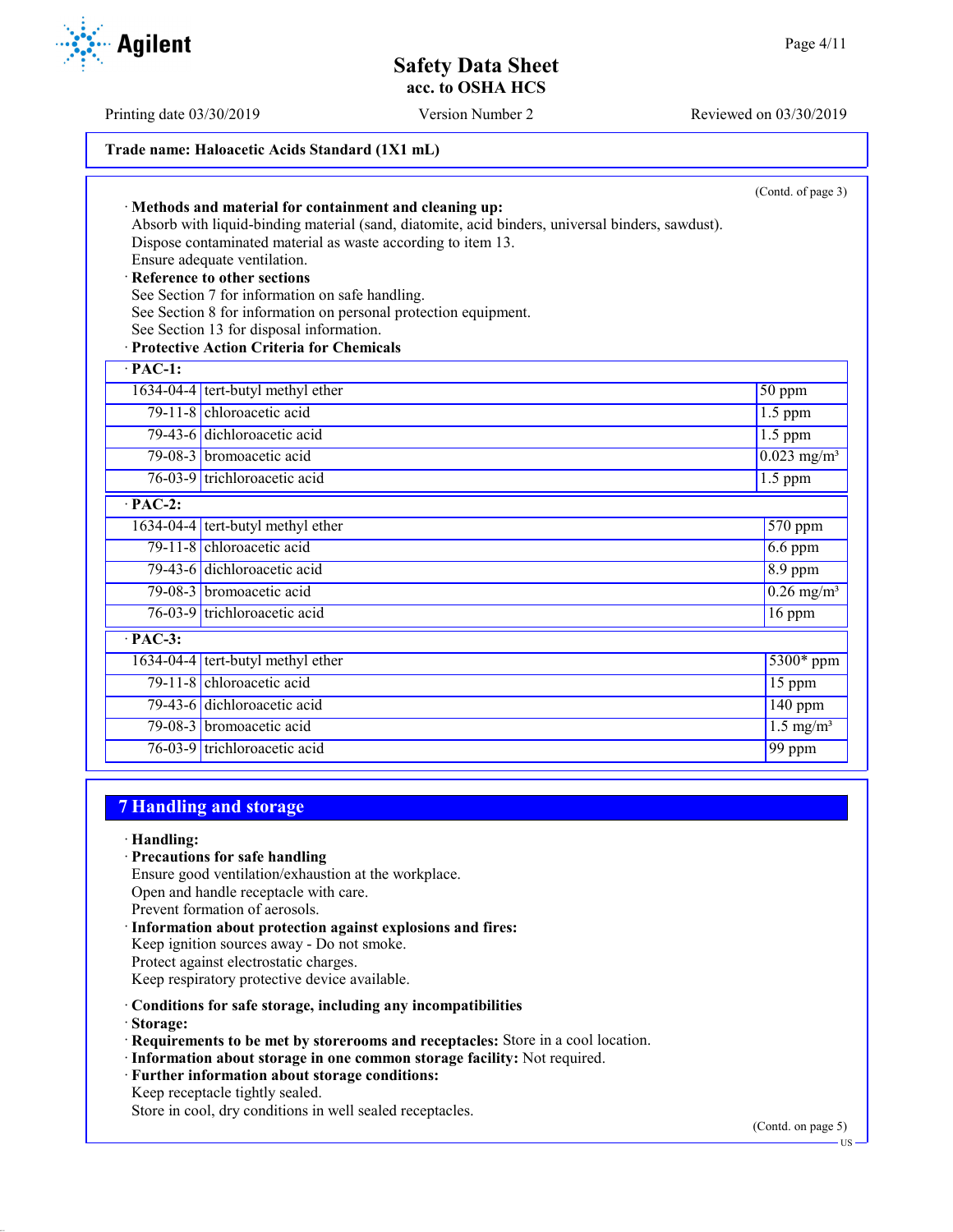Printing date 03/30/2019 Version Number 2 Reviewed on 03/30/2019

**Trade name: Haloacetic Acids Standard (1X1 mL)**

(Contd. of page 4)

· **Specific end use(s)** No further relevant information available.

### \* **8 Exposure controls/personal protection**

· **Additional information about design of technical systems:** No further data; see item 7.

#### · **Control parameters**

· **Components with limit values that require monitoring at the workplace:**

### **1634-04-4 tert-butyl methyl ether**

TLV Long-term value: 180 mg/m<sup>3</sup>, 50 ppm

#### **79-43-6 dichloroacetic acid**

 $TLV$  Long-term value: 2.64 mg/m<sup>3</sup>, 0.5 ppm

# Skin

**76-03-9 trichloroacetic acid**

REL Long-term value: 7 mg/m<sup>3</sup>, 1 ppm

TLV Long-term value:  $3.34 \text{ mg/m}^3$ , 0.5 ppm

· **Additional information:** The lists that were valid during the creation were used as basis.

#### · **Exposure controls**

· **Personal protective equipment:**

#### · **General protective and hygienic measures:**

Keep away from foodstuffs, beverages and feed.

Immediately remove all soiled and contaminated clothing.

Wash hands before breaks and at the end of work.

Store protective clothing separately.

Avoid contact with the skin.

Avoid contact with the eyes and skin.

#### · **Breathing equipment:**

When used as intended with Agilent instruments, the use of the product under normal laboratory conditions and with standard practices does not result in significant airborne exposures and therefore respiratory protection is not needed.

Under an emergency condition where a respirator is deemed necessary, use a NIOSH or equivalent approved device/equipment with appropriate organic or acid gas cartridge.

#### · **Protection of hands:**

Although not recommended for constant contact with the chemicals or for clean-up, nitrile gloves 11-13 mil thickness are recommended for normal use. The breakthrough time is 1 hr. For cleaning a spill where there is direct contact of the chemical, butyl rubber gloves are recommended 12-15 mil thickness with breakthrough times exceeding 4 hrs. Supplier recommendations should be followed.

#### · **Material of gloves**

For normal use: nitrile rubber, 11-13 mil thickness

For direct contact with the chemical: butyl rubber, 12-15 mil thickness

### · **Penetration time of glove material**

For normal use: nitrile rubber: 1 hour

For direct contact with the chemical: butyl rubber: >4 hours

(Contd. on page 6)

US

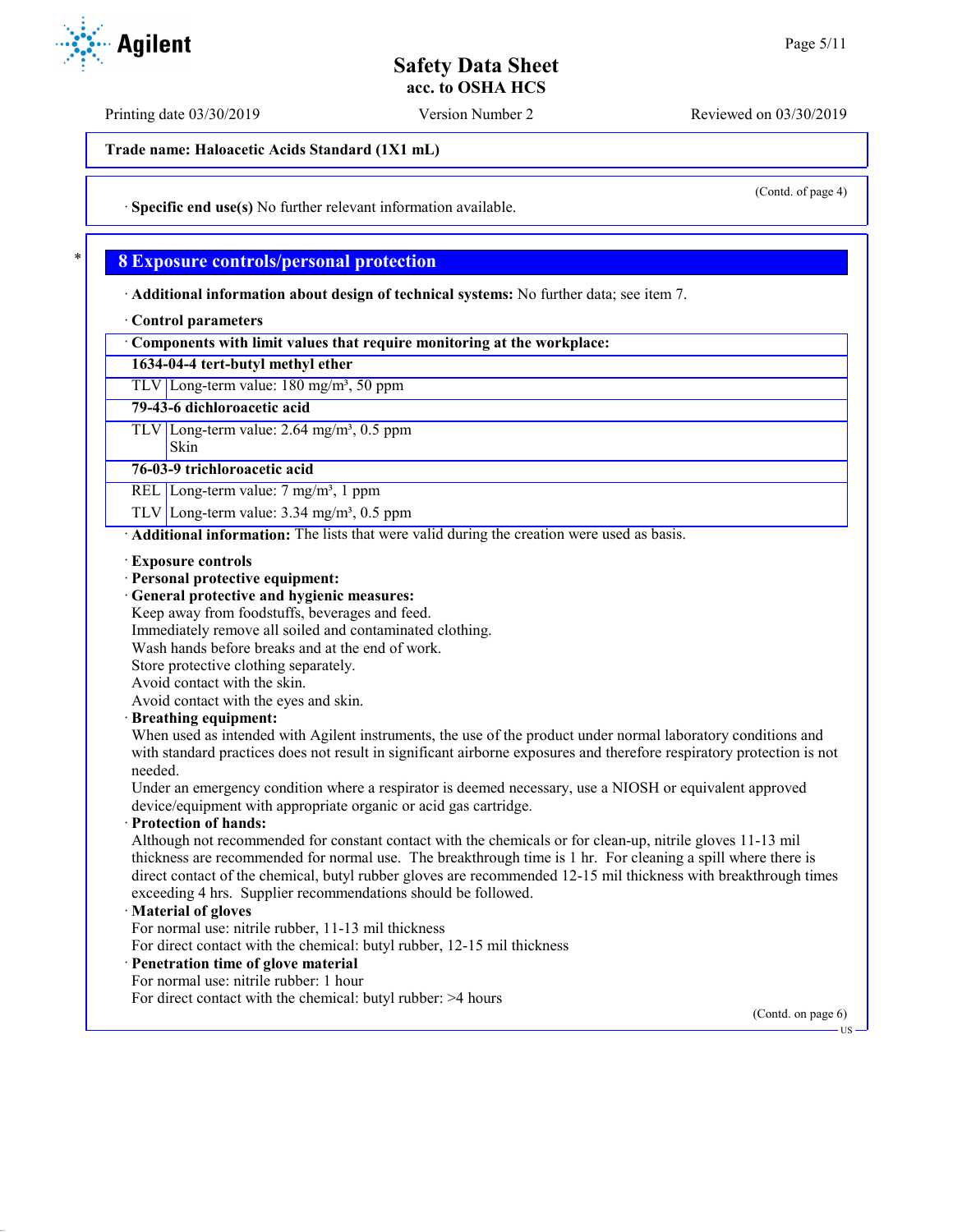Printing date 03/30/2019 Version Number 2 Reviewed on 03/30/2019

**Trade name: Haloacetic Acids Standard (1X1 mL)**

(Contd. of page 5)

· **Eye protection:**



| · Information on basic physical and chemical properties    |                                                                                               |
|------------------------------------------------------------|-----------------------------------------------------------------------------------------------|
| · General Information                                      |                                                                                               |
| · Appearance:                                              |                                                                                               |
| Form:<br>Color:                                            | Fluid<br>Colorless                                                                            |
| · Odor:                                                    | Characteristic                                                                                |
| · Odor threshold:                                          | Not determined.                                                                               |
| · pH-value:                                                | Not determined.                                                                               |
| Change in condition                                        |                                                                                               |
| <b>Melting point/Melting range:</b>                        | Undetermined.                                                                                 |
| <b>Boiling point/Boiling range:</b>                        | 55 °C (131 °F)                                                                                |
| · Flash point:                                             | $0^{\circ}$ C $(32^{\circ}F)$                                                                 |
| · Flammability (solid, gaseous):                           | Not applicable.                                                                               |
| · Ignition temperature:                                    | 374 °C (705.2 °F)                                                                             |
| · Decomposition temperature:                               | Not determined.                                                                               |
| · Auto igniting:                                           | Product is not selfigniting.                                                                  |
| Danger of explosion:                                       | Product is not explosive. However, formation of explosive air/vapor<br>mixtures are possible. |
| <b>Explosion limits:</b>                                   |                                                                                               |
| Lower:                                                     | 1.6 Vol $%$                                                                                   |
| Upper:                                                     | $8.4$ Vol $%$                                                                                 |
| $\cdot$ Vapor pressure at 20 °C (68 °F):                   | 279 hPa (209.3 mm Hg)                                                                         |
| $\cdot$ Density at 20 °C (68 °F):                          | $0.7585$ g/cm <sup>3</sup> (6.32968 lbs/gal)                                                  |
| · Relative density                                         | Not determined.                                                                               |
| · Vapor density                                            | Not determined.                                                                               |
| · Evaporation rate                                         | Not determined.                                                                               |
| · Solubility in / Miscibility with                         |                                                                                               |
| Water at $25^{\circ}$ C (77 °F):                           | $51$ g/l                                                                                      |
| · Partition coefficient (n-octanol/water): Not determined. |                                                                                               |
| · Viscosity:                                               |                                                                                               |
| Dynamic:<br>Kinematic:                                     | Not determined.<br>Not determined.                                                            |

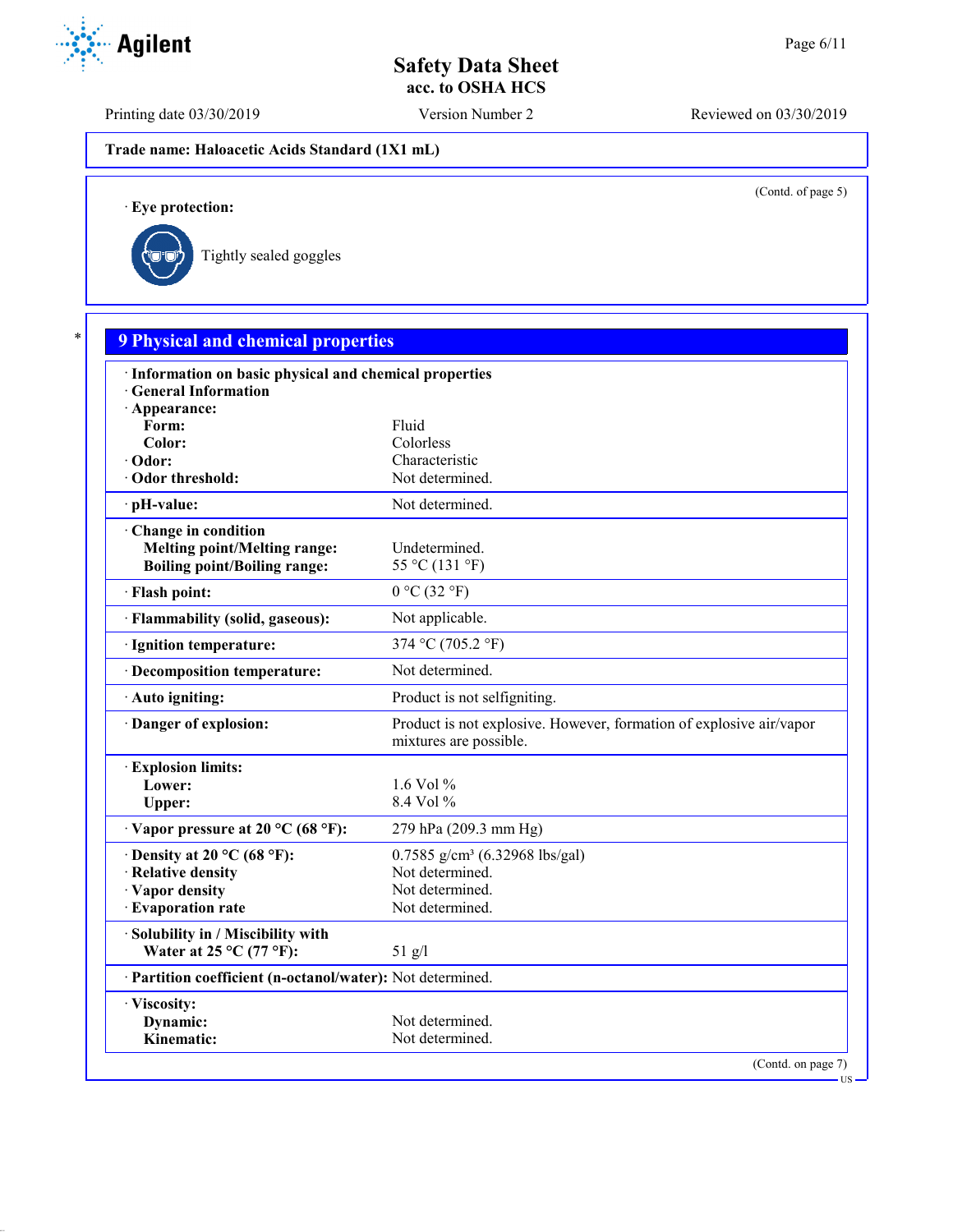Printing date 03/30/2019 Version Number 2 Reviewed on 03/30/2019

#### **Trade name: Haloacetic Acids Standard (1X1 mL)**

|                           | (Contd. of page $6$ )                      |
|---------------------------|--------------------------------------------|
| Solvent content:          | 98.1 %                                     |
| <b>Organic solvents:</b>  | 98.11 %                                    |
| <b>VOC</b> content:       | 744.1 $g/l / 6.21$ lb/gal                  |
| Solids content:           | $1.2\%$                                    |
| $\cdot$ Other information | No further relevant information available. |

# **10 Stability and reactivity**

· **Reactivity** No further relevant information available.

· **Chemical stability**

- · **Thermal decomposition / conditions to be avoided:** No decomposition if used according to specifications.
- · **Possibility of hazardous reactions** No dangerous reactions known.
- · **Conditions to avoid** No further relevant information available.
- · **Incompatible materials:** No further relevant information available.
- · **Hazardous decomposition products:** No dangerous decomposition products known.

### **11 Toxicological information**

· **Information on toxicological effects**

#### · **Acute toxicity:**

|                                      | · LD/LC50 values that are relevant for classification: |                                         |  |  |  |  |  |
|--------------------------------------|--------------------------------------------------------|-----------------------------------------|--|--|--|--|--|
| <b>ATE (Acute Toxicity Estimate)</b> |                                                        |                                         |  |  |  |  |  |
| Oral                                 | LD50                                                   | $2,835$ mg/kg (rat)                     |  |  |  |  |  |
| Dermal                               | LD50                                                   | $957 \text{ mg/kg}$                     |  |  |  |  |  |
|                                      |                                                        | Inhalative LC50/4 h $42.7 \text{ mg/L}$ |  |  |  |  |  |
|                                      | 1634-04-4 tert-butyl methyl ether                      |                                         |  |  |  |  |  |
| Oral                                 | LD50                                                   | $4,000$ mg/kg (rat)                     |  |  |  |  |  |
| Dermal                               | LD50                                                   | $1,000$ mg/kg (rabbit)                  |  |  |  |  |  |
|                                      |                                                        | Inhalative LC50/4 h $23,576$ mg/L (rat) |  |  |  |  |  |
|                                      | 79-43-6 dichloroacetic acid                            |                                         |  |  |  |  |  |
| Oral                                 | LD50                                                   | $2,820$ mg/kg (rat)                     |  |  |  |  |  |
| Dermal                               | LD50                                                   | 799 mg/kg (rabbit)                      |  |  |  |  |  |
|                                      | 79-08-3 bromoacetic acid                               |                                         |  |  |  |  |  |
| Oral                                 | LD50                                                   | $50$ mg/kg (rat)                        |  |  |  |  |  |
| Dermal                               | LD50                                                   | 59.9 mg/kg (rabbit)                     |  |  |  |  |  |
| 76-03-9 trichloroacetic acid         |                                                        |                                         |  |  |  |  |  |
| Oral                                 | LD50                                                   | $3,320$ mg/kg (rat)                     |  |  |  |  |  |
| 631-64-1 dibromoacetic acid          |                                                        |                                         |  |  |  |  |  |
| Oral                                 | LD50                                                   | $1,737$ mg/kg (rat)                     |  |  |  |  |  |
|                                      | Primary irritant effect:                               |                                         |  |  |  |  |  |
|                                      | on the skin: Irritant to skin and mucous membranes.    |                                         |  |  |  |  |  |
| on the eye: No irritating effect.    |                                                        |                                         |  |  |  |  |  |

(Contd. on page 8)



US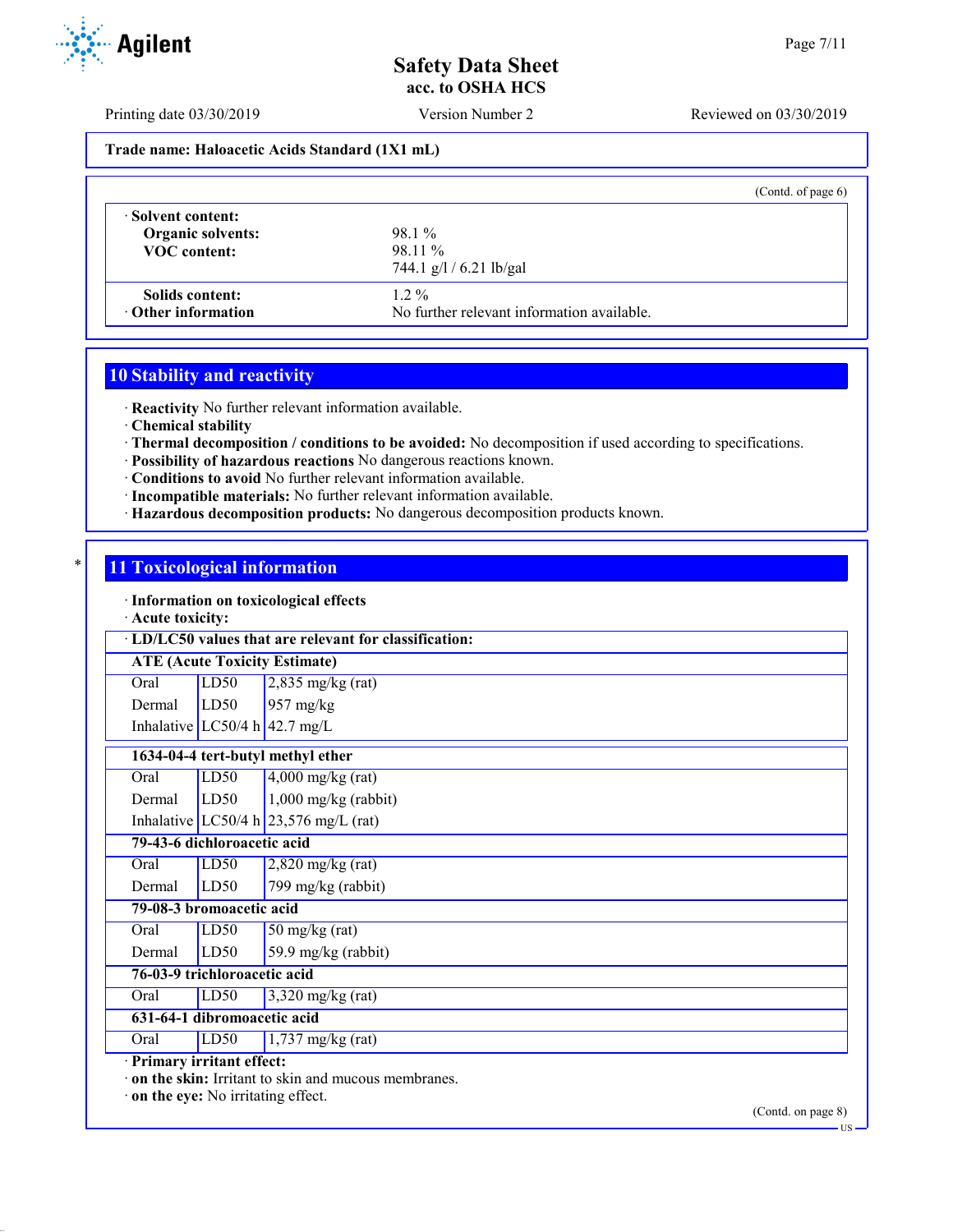Printing date 03/30/2019 Version Number 2 Reviewed on 03/30/2019

### **Trade name: Haloacetic Acids Standard (1X1 mL)**

(Contd. of page 7)

· **Sensitization:** Sensitization possible through skin contact.

· **Additional toxicological information:**

The product shows the following dangers according to internally approved calculation methods for preparations: Toxic

Irritant

· **Carcinogenic categories**

· **IARC (International Agency for Research on Cancer)**

1634-04-4 tert-butyl methyl ether 3

79-43-6 dichloroacetic acid 2B 5589-96-8 bromochloroacetic acid 2B

76-03-9 trichloroacetic acid 2B

631-64-1 dibromoacetic acid 2B

· **NTP (National Toxicology Program)**

None of the ingredients is listed.

· **OSHA-Ca (Occupational Safety & Health Administration)**

None of the ingredients is listed.

## **12 Ecological information**

- · **Toxicity**
- · **Aquatic toxicity:** No further relevant information available.
- · **Persistence and degradability** No further relevant information available.
- · **Behavior in environmental systems:**
- · **Bioaccumulative potential** No further relevant information available.
- · **Mobility in soil** No further relevant information available.
- · **Additional ecological information:**

· **General notes:**

Water hazard class 1 (Self-assessment): slightly hazardous for water

Do not allow undiluted product or large quantities of it to reach ground water, water course or sewage system.

· **Results of PBT and vPvB assessment**

· **PBT:** Not applicable.

- · **vPvB:** Not applicable.
- · **Other adverse effects** No further relevant information available.

## **13 Disposal considerations**

- · **Waste treatment methods**
- · **Recommendation:**

Must not be disposed of together with household garbage. Do not allow product to reach sewage system.

· **Uncleaned packagings:**

· **Recommendation:** Disposal must be made according to official regulations.

(Contd. on page 9)

US

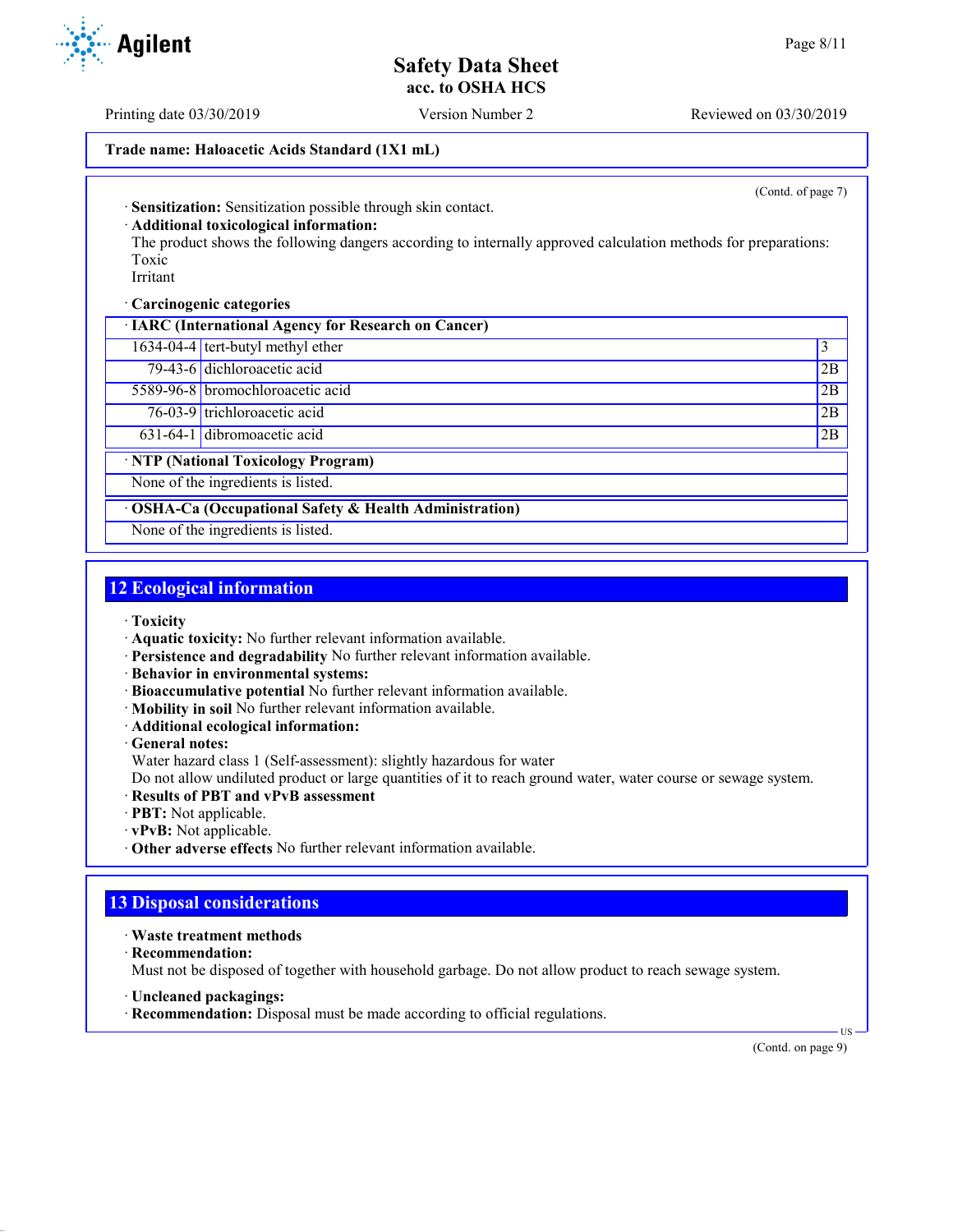Printing date 03/30/2019 Version Number 2 Reviewed on 03/30/2019

**Trade name: Haloacetic Acids Standard (1X1 mL)**

**14 Transport information** · **Not Regulated, De minimus Quantities** - · **UN-Number** · **DOT, IMDG, IATA** UN2398 · **UN proper shipping name** · **DOT** Methyl tert-butyl ether · **IMDG, IATA** METHYL tert-BUTYL ETHER · **Transport hazard class(es)** · **DOT** · **Class** 3 Flammable liquids 3, 6.1 · **Label** 3, 6.1 · **IMDG** · **Class** 3 Flammable liquids · **Label** 3/6.1 <u>. . . . . . . . . . . . . . .</u> · **IATA** · **Class** 3 Flammable liquids 3 Flammable liquids 3 (6.1)  $3(6.1)$ · **Packing group** · **DOT, IMDG, IATA** II · **Environmental hazards:** Not applicable. · **Special precautions for user** Warning: Flammable liquids · **Danger code (Kemler):** 33  $\cdot$  **EMS Number:** · **Stowage Category** E · **Transport in bulk according to Annex II of MARPOL73/78 and the IBC Code** Not applicable. · **Transport/Additional information:** · **DOT** · **Quantity limitations** On passenger aircraft/rail: 1 L On cargo aircraft only: 60 L (Contd. on page 10) US



(Contd. of page 8)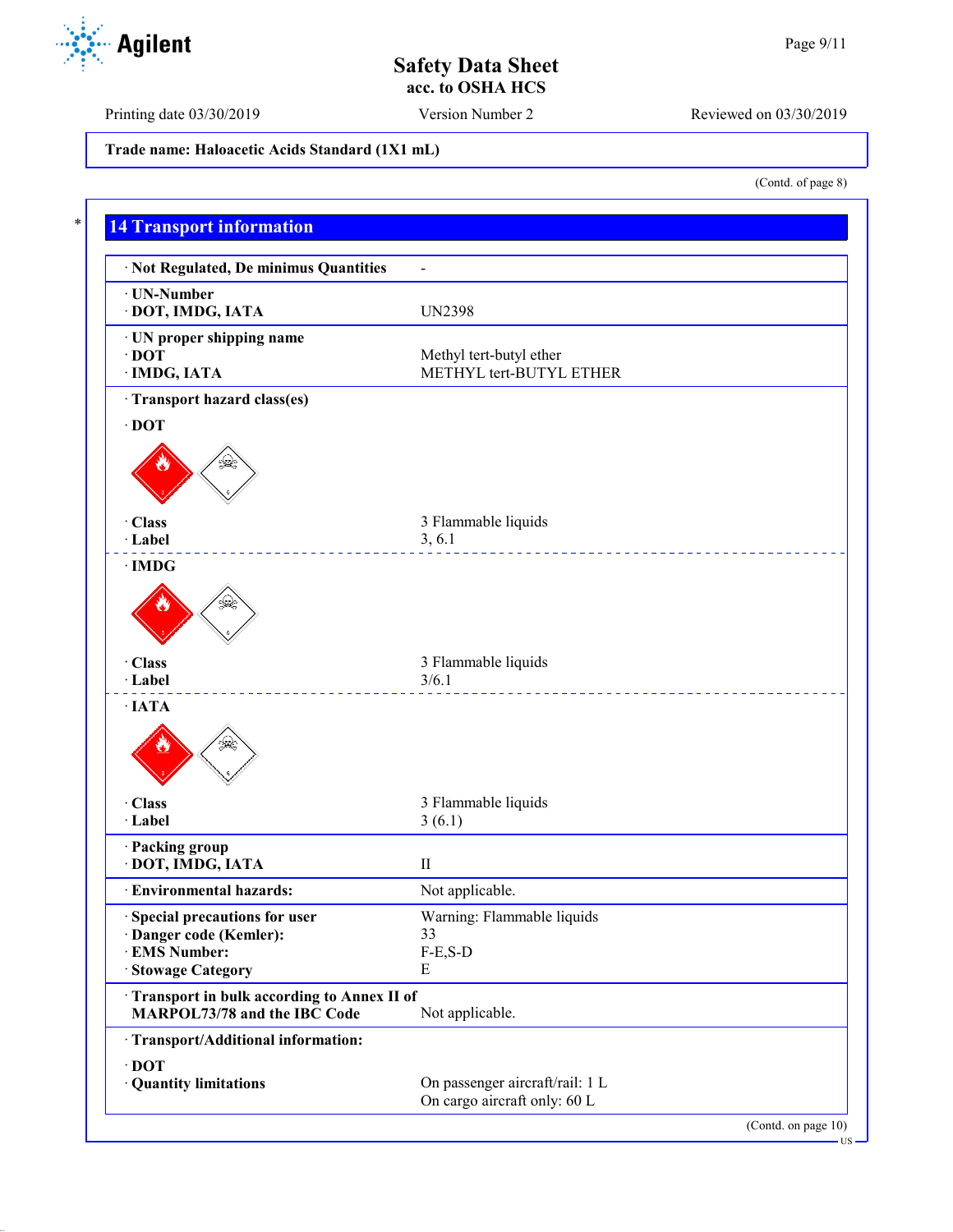Printing date 03/30/2019 Version Number 2 Reviewed on 03/30/2019

**Trade name: Haloacetic Acids Standard (1X1 mL)**

(Contd. of page 9)

| ∙IMDG<br>$\cdot$ Limited quantities (LQ)<br>$\cdot$ Excepted quantities (EQ) | Code: E2<br>Maximum net quantity per inner packaging: 30 ml<br>Maximum net quantity per outer packaging: 500 ml |  |
|------------------------------------------------------------------------------|-----------------------------------------------------------------------------------------------------------------|--|
| UN "Model Regulation":                                                       | UN 2398 METHYL TERT-BUTYL ETHER, 3 (6.1), II                                                                    |  |

# **15 Regulatory information**

· **Safety, health and environmental regulations/legislation specific for the substance or mixture** · **Sara** · **Section 355 (extremely hazardous substances):**

79-11-8 chloroacetic acid

· **Section 313 (Specific toxic chemical listings):**

1634-04-4 tert-butyl methyl ether

79-11-8 chloroacetic acid

· **TSCA (Toxic Substances Control Act):** 1634-04-4 tert-butyl methyl ether

79-11-8 chloroacetic acid

79-43-6 dichloroacetic acid

79-08-3 bromoacetic acid

75-99-0 2,2-dichloropropionic acid

76-03-9 trichloroacetic acid

631-64-1 dibromoacetic acid

· **TSCA new (21st Century Act): (Substances not listed)**

5589-96-8 bromochloroacetic acid 79-08-3 bromoacetic acid

76-03-9 trichloroacetic acid

631-64-1 dibromoacetic acid

· **Proposition 65**

· **Chemicals known to cause cancer:** 79-43-6 dichloroacetic acid

5589-96-8 bromochloroacetic acid

76-03-9 trichloroacetic acid

631-64-1 dibromoacetic acid

· **Chemicals known to cause reproductive toxicity for females:**

None of the ingredients is listed.

· **Chemicals known to cause reproductive toxicity for males:**

79-43-6 dichloroacetic acid

· **Chemicals known to cause developmental toxicity:**

79-43-6 dichloroacetic acid

(Contd. on page 11)

US

**Agilent**